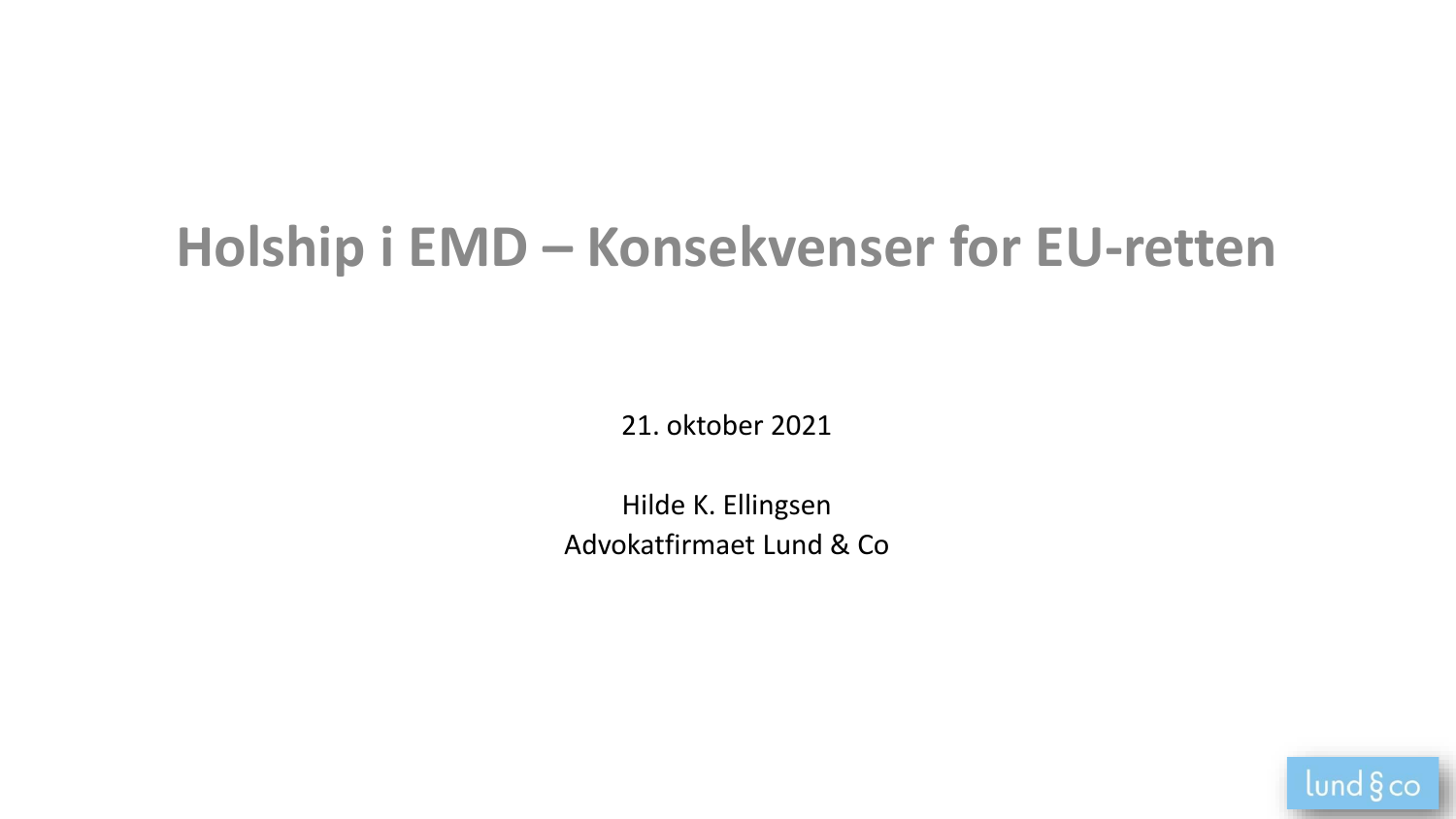## Potensielle spenninger mellom retten til arbeidskamp og fri bevegelighet

- Arbeidskamp kan utgjøre en restriksjon på etableringsretten og tjenestefriheten, jf. sak C-438/05, *Viking* og sak C-341/05, *Laval*
- EU-domstolen anså ikke retten til fri bevegelighet og retten til kampskritt som to likestilte rettigheter
- EMD tar i *Holship* utgangspunkt i retten til kampskritt etter EMK artikkel 11. Inngrep må være forankret i lov, forfølge et legitimt formål og være «nødvendig i et demokratisk samfunn».
- To ulike tester med motsatt utgangspunkt
- Er Holship et bjeff fra Strasbourg?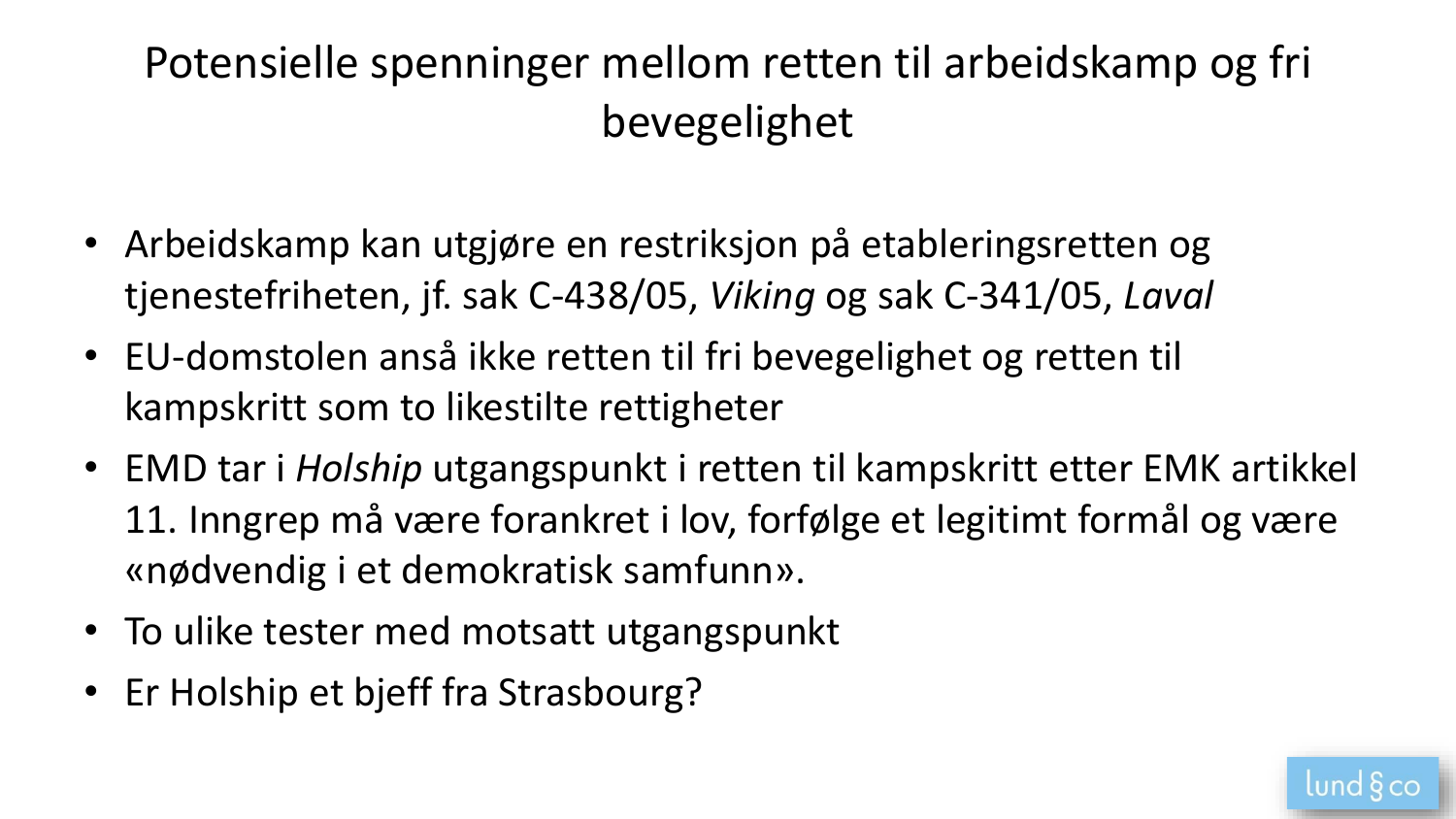### Er *Viking* og *Laval* fremdeles gjeldende rett?

- Viktig praksisendring *Demir & Baykara* (kollektive forhandlinger) og *Enerji Yapi-Yol Sen* (streikeretten)
- Praksis fra ILOs ekspertkomité og Sosiapaktkomiteen
- Utvikling i EUs traktatverk menneskerettscharteret rettslig bindende
- Er retten til arbeidskamp og retten til fri bevegelighet nå likestilte rettigheter?
- Sak C-112/00, *Schmidberger:* «the interests involved must be weighed having regard to all the circumstances of the case in order to determine whether a fair balance was struck between those interests. … The competent authorities enjoy a wide margin of discretion in that regard. (avsnitt 81-82).»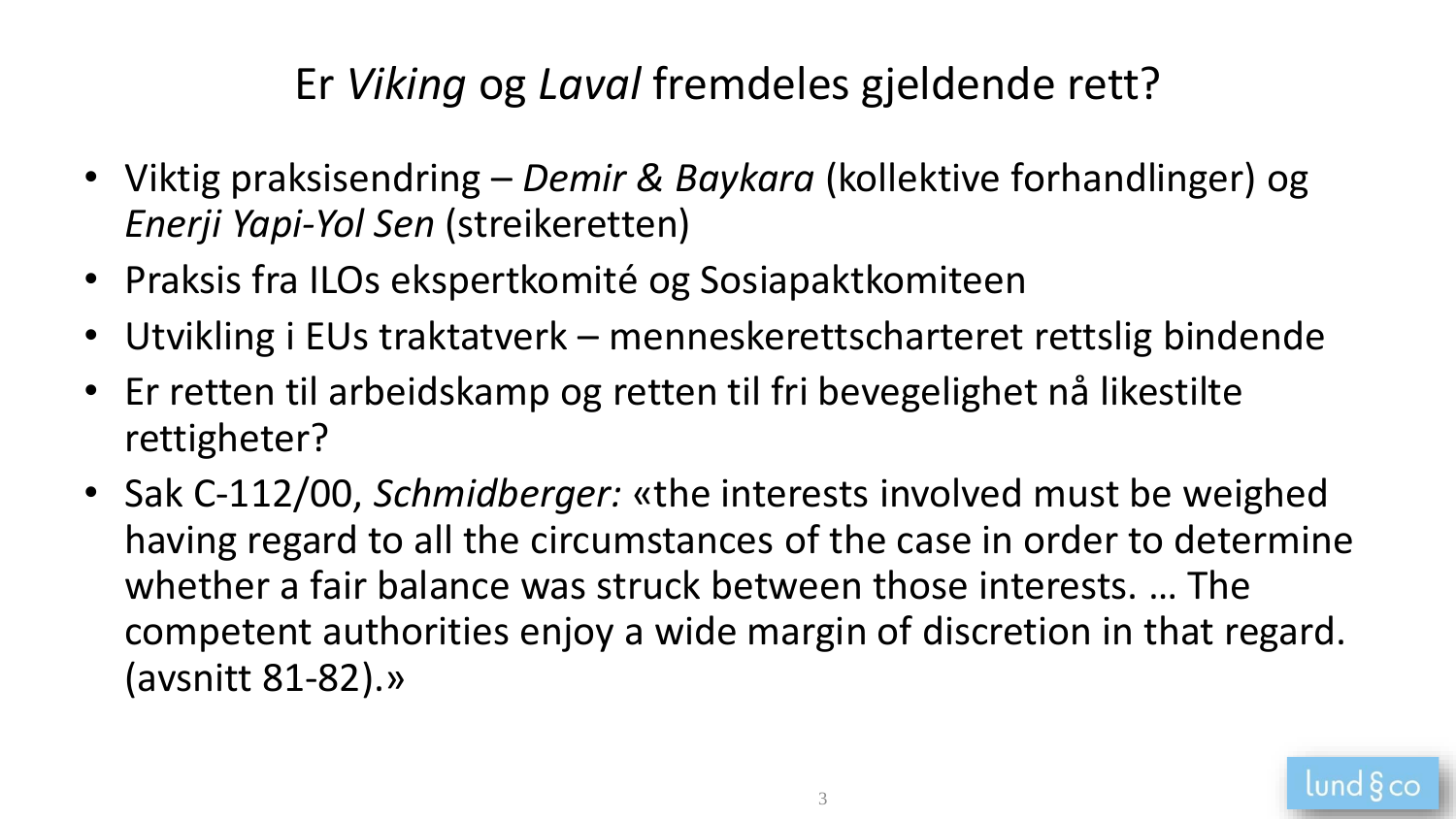#### Er *Viking* og *Laval* fremdeles gjeldende rett?

Sak C-201/15, *AGET Iraklis*: «Since the European Union thus has not only an economic but also a social purpose, the rights under the provisions of the Treaty on the free movement of goods, persons, services and capital must be balanced against the objectives pursued by social policy, which include, as is clear from the first paragraph of Article 151 TFEU, the promotion of employment, improved living and working conditions, so as to make possible their harmonisation while the improvement is being maintained, proper social protection, dialogue between management and labour, the development of human resources with a view to lasting high employment and the combating of exclusion. (avsnitt 77).»